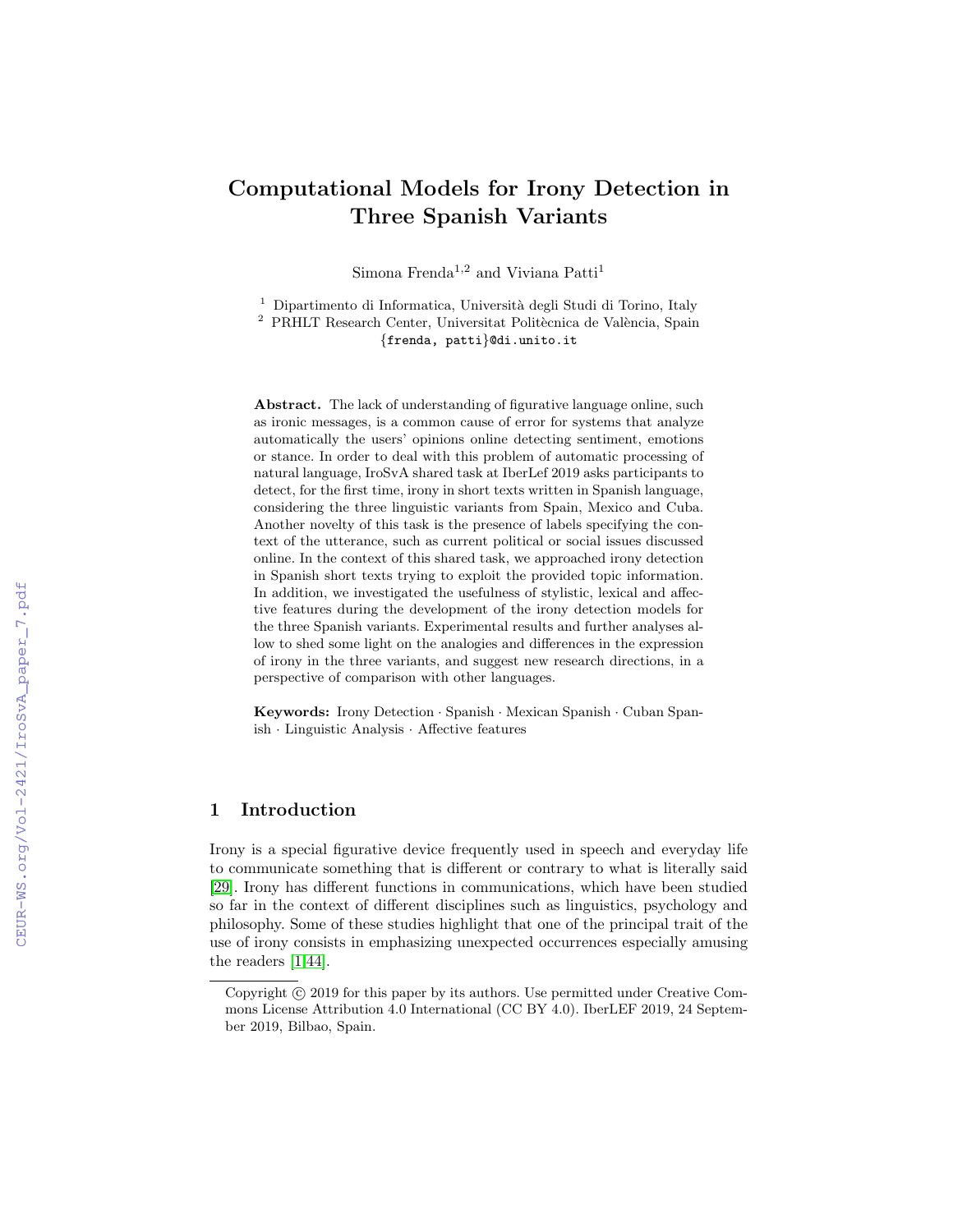Other studies focus on a very common type of verbal irony, sarcastic irony, which is typically featured by a sharper tone of critique and by the speaker's intent to convey scorn or insult [\[14\]](#page-9-0). The lack of understanding of irony could deceive the reader into thinking that the transmitted message is true. Especially in texts produced by users online, the lack of context and the shortness of the message often make the correct interpretation more difficult for humans and especially for the machine.

In the Big Data era, the automatic understanding of contents online is one of the current purposes of the majority of companies or political organizations that want to analyze the opinions of the users about products, subjects and individuals. The presence of irony, as well as sarcasm, affects the interpretation of the real opinions of the users, and impedes the correct functioning of systems of sentiment analysis, stance or emotion detection.

For this reason, especially in the campaigns of evaluations of automatic systems of Natural Language Processing (NLP), various shared tasks on irony detection have been proposed. The majority of these competitions provide corpora in English [\[18](#page-10-0)[,45\]](#page-11-0), but recently the analysis of irony is extended to other languages such as Italian [\[5](#page-9-1)[,3,](#page-9-2)[12\]](#page-9-3) and French [\[6\]](#page-9-4). In the framework of IberLef 2019, for the first time IroSvA shared task organizers [\[32\]](#page-10-1) ask participants to classify ironic and non-ironic texts in three variants of Spanish: Castilian, Mexican and Cuban. The corpus provided for each linguistic variant is a collection of short texts annotated as ironic and non-ironic. These corpora contain also labels of specific topics referred to current political or social issues discussed online in the chosen geographical areas of Spain, Mexico and Cuba.

Considering the importance of the context in the process of recognition of irony [\[46\]](#page-11-1), for each variant we analyzed the impact of topic information and semantic context. Moreover, inspired by previous work on computational models for irony detection [\[21,](#page-10-2)[43,](#page-11-2)[33\]](#page-11-3) we explored the role of features related to the affective information present in the tweets and the psychological response stimulated by the message. On the basis of the analyses in [\[16\]](#page-9-5), we took into account also the presence of abusive language. Finally, considering the previous studies about irony detection in other languages, such as English in [\[8\]](#page-9-6), we examined also the role of lexical and stylistic features. Comparing our results with the four challenging baselines provided by the organizers, only the system proposed for the Cuban variant overcomes all the baselines. The other two systems overcome only the baseline calculated on majority voting.

A preliminary analysis of errors show some important analogies among the three variants which are in line with the observations emerged in other languages [\[26](#page-10-3)[,11\]](#page-9-7). Although from the first experiments in this work some slight differences emerged among these variants, these analogies suggest a new challenge in a multilingual direction.

The paper is organized as follows. The next section summarizes the related work. Section 3 describes the IroSvA dataset and the used approaches focusing on the feature engineering and performed experiments. Section 4 reports the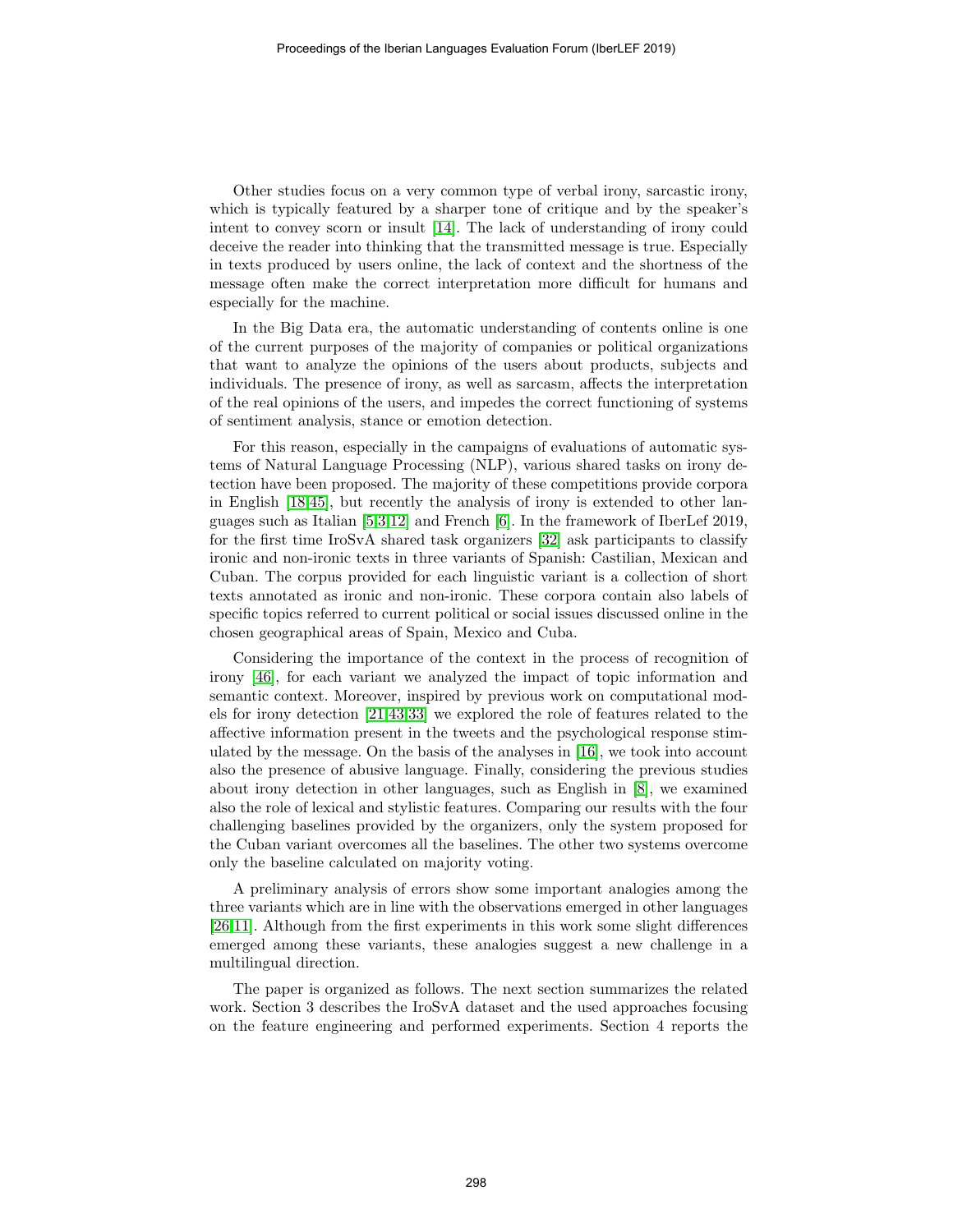obtained results in the competition. Finally, Section 5 and 6 discuss the results and draw some conclusions, proposing a plan for future analyses.

# 2 Related Work

In recent years, the importance to recognize the figurative language to understand better the opinion of users have encouraged various researchers to explore texts such as commentaries [\[47\]](#page-11-4), reviews [\[38\]](#page-11-5) and tweets [\[39\]](#page-11-6). Most of the studies are focused on English language [\[23\]](#page-10-4), but recently the need to develop linguistic and computational resources also for other languages incited the NLP community to focus on Italian [\[5](#page-9-1)[,3,](#page-9-2)[12\]](#page-9-3), French [\[6\]](#page-9-4), Dutch language [\[30\]](#page-10-5) and Spanish.

The literature about figurative language detection in the Spanish language is actually limited. The authors of [\[10\]](#page-9-8) organized the HAHA shared task in the context of IberEval 2018 about identification of humor in Spanish tweets. About satire detection, the authors of [\[13\]](#page-9-9) proposed a psychological based approach exploiting news satirical sources on Twitter for Mexican and Castilian variants of Spanish, while the authors of [\[4\]](#page-9-10) employed linguistic and semantic features (such as ambiguity and synonyms), sentiment analysis and slang words in a similar collection of tweets from Spain. The studies about figures of speech of irony and sarcasm are really few for the Spanish language. To the best of our knowledge, the study proposed in [\[22\]](#page-10-6) is the first to explore the irony in Spanish tweets considering the sarcasm as a subclass of irony. In particular, they explored word and character level of the texts employing n-grams of words and characters and word embedding, using Support Vector Machines (SVM) and Random Forests as classifiers. Recently, the authors of [\[25\]](#page-10-7) explored deeply the function of sarcasm in Spanish dialogues online creating a corpus annotated taking into account the presence of sarcasm and the tone of nastiness.

Since the literature about the identification of ironic texts in Spanish is poor, the studies that inspired this work examine the characteristics of irony based on corpora developed on other languages. The larger part of works on this field exploits various combinations of features and computational techniques. Especially with classic machine learning techniques, some researchers examined the impact of stylistic features [\[8\]](#page-9-6), pragmatic symbols (such as hashtags, mentions and emojis in tweets) [\[28,](#page-10-8)[19\]](#page-10-9), syntactic patterns [\[20,](#page-10-10)[41\]](#page-11-7), sentiment and emotional lexica [\[21\]](#page-10-2), semantic context and users information [\[2,](#page-9-11)[24\]](#page-10-11). Recently, technique of deep learning have been exploited also for irony detection [\[50,](#page-12-0)[49\]](#page-12-1).

On the basis of these previous studies, we carried out a deep analysis of the three corpora examining the impact of emotions, psychological reactions of readers, topics, semantic contexts, lexical, abusive speech and stylistic features. In the next sections, we describe our approach and the performed analyses that show some analogies and differences among the ironic characteristic of the texts in the three variants of Spanish.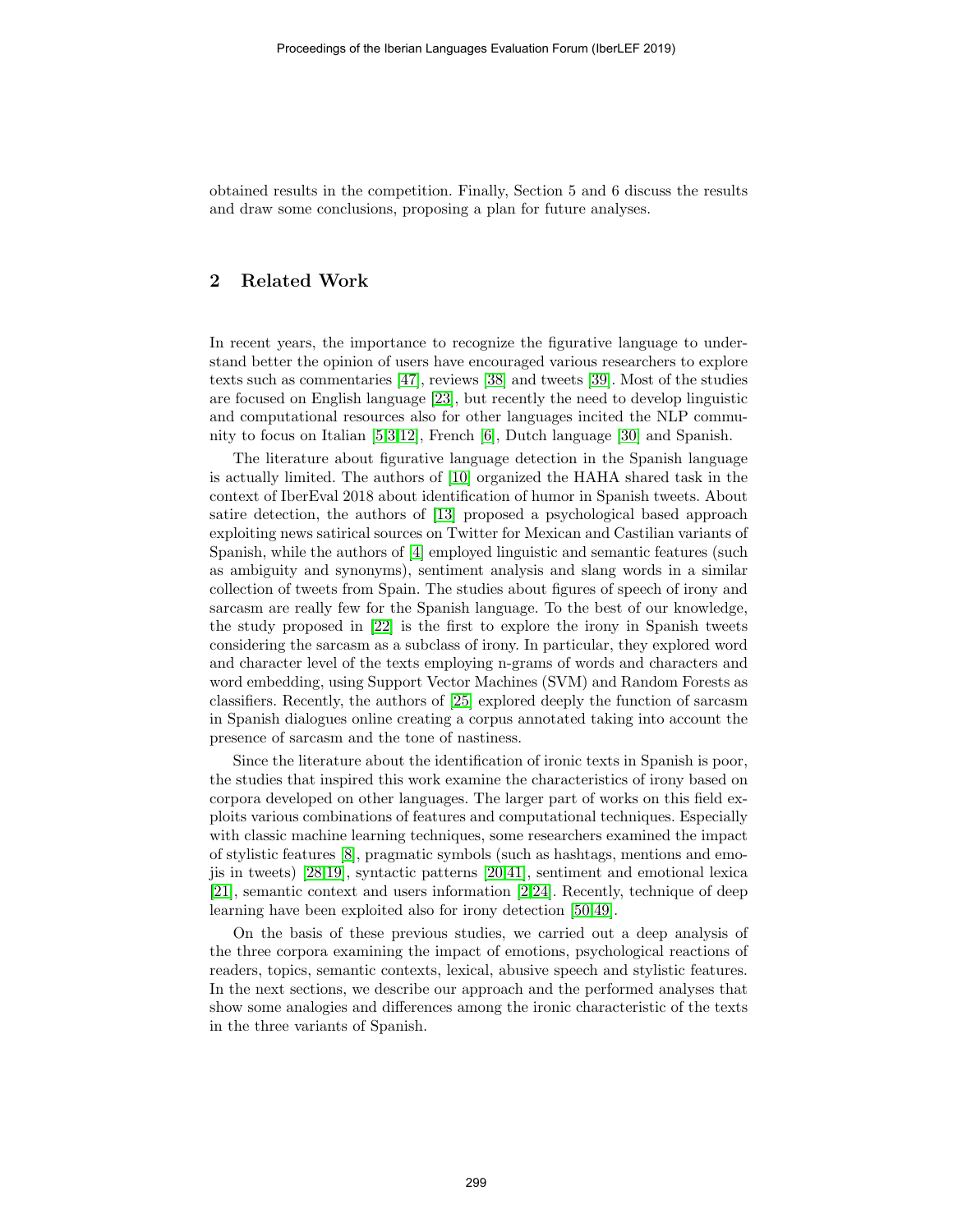# 3 Datasets and Approach Description

The IroSvA shared task is separated on three subtasks:

- Subtask A: Irony detection in Spanish tweets from Spain
- Subtask B: Irony detection in Spanish tweets from Mexico
- Subtask C: Irony detection in Spanish news comments from Cuba

For each subtask the organizers provided a collection of short texts about specific social and politic issues. For the Subtask A and B the datasets contain tweets about the administration of Mexico city, the theory of the flat Earth, the exhumation of the dictator Francisco Franco or the actions of some politicians. For the Subtask C, the organizers provided a collection of news comments especially about Internet services and economical problems in Cuba extracted from the news papers journals Cubadebate (<http://www.cubadebate.cu/>), Granma (<http://www.granma.cu/>) and OnCubaNews (<https://oncubanews.com/>).

Each short text (tweet and news comment) is annotated as ironic and nonironic and contains the label of the referred topic. Below, Table [1](#page-3-0) describes the composition of the released datasets.

Table 1. Composition of the datasets including information about data: the number of topics (N topics) and genre of texts.

<span id="page-3-0"></span>

|               | Training set |                                            | Test set   |     |    | N <sub>topics</sub> Genre of texts |  |
|---------------|--------------|--------------------------------------------|------------|-----|----|------------------------------------|--|
|               |              | <i>ironic non-ironic ironic non-ironic</i> |            |     |    |                                    |  |
| Subtask A 800 |              | 1,600                                      | <b>200</b> | 400 | 10 | Tweets                             |  |
| Subtask B 800 |              | 1,600                                      | <b>200</b> | 400 | 10 | Tweets                             |  |
| Subtask C 800 |              | 1,600                                      | <b>200</b> | 400 | 9  | News comments                      |  |
| Total         | 7.200        |                                            | $1.800\,$  |     |    |                                    |  |

For the classification of ironic and non-ironic texts, we employed for each variant a classical supervised machine learning approach exploiting a combination of stylistic, semantic, affective and lexical features, named SCoMoDI (Spanish Computational Models to Detect Irony). In particular, we used a simple SVM classifier with radial basis function kernel using the following parameters:  $C = 5$ and  $\gamma = 0.01$ . The kernel and the parameters of the SVM classifier have been set on the basis of various experiments. Considering the imbalanced collection of data, we used the function to balance the weights of the classes provided by Scikit-learn library [\[34\]](#page-11-8) for Python.

#### 3.1 Features Engineering

In this section, we describe the features used to build the models of irony detection in the three variants of Spanish.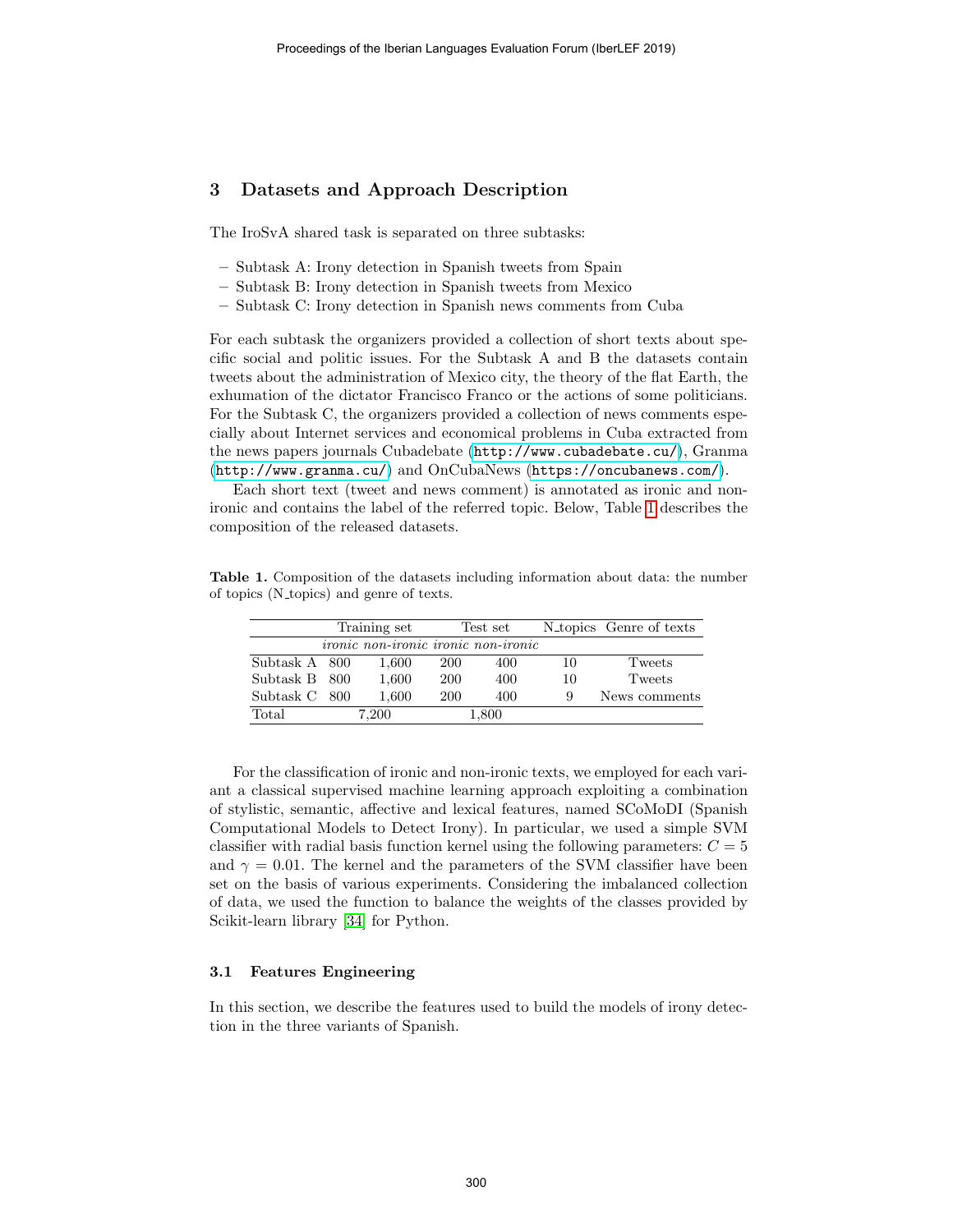**Lexical Features** As lexical features we used unigrams of words weighted with TF-IDF (Term Frequency-Inverse Document Frequency) measure. To extract the unigrams, we pre-processed the texts deleting all symbols and numerical characters and selecting words using a tokenizer able to take into account the compound nouns. Finally, in order to weight the words without considering their inflectional morphology, we used the SnowballStemmer for the Spanish language provided by NLTK (Natural Language Toolkit) [\[7\]](#page-9-12).

Stylistic Features Taking into account the corpora-based analyses carried out in [\[27\]](#page-10-12) for English, French and Italian, we examined the impact of features such as hyperbole expressed by exclamation marks  $(l, j)$ , ellipsis expressed by dots  $(...)$ , questions denoted by question marks  $(?, \underline{\iota})$  and quotes expressed by inverted commas  $(\mathbf{w}, \mathbf{v})$ . Considering the fact that some ironic texts could be characterized by a sarcastic tone against someone, we took into account also the typical symbol of mention in Twitter (@). In the features vector, these features are represented by a simple count of the number of times each item appears in the text.

**Semantic Similarity Features** In this group we gather semantic contexts and topic information. The semantic contexts of each text are computed calculating the cosine of similarity between the vocabulary of the text and the vocabularies extracted from each group of ironic texts labeled with the same topic. The cosine of similarity is calculated on the basis of pre-trained word embedding of the Spanish Billion Words Corpus (available at [http://crscardellino.github.](http://crscardellino.github.io/SBWCE/) [io/SBWCE/](http://crscardellino.github.io/SBWCE/)) provided by the authors of [\[9\]](#page-9-13). To lead the classifier to capture similarities between texts belonging to the same topic, we extracted the topic distribution of the text considering the number of topics of each subtask (see Table [1\)](#page-3-0). To this purpose, we created the Latent Dirichlet Allocation (LDA) models on the provided training sets using Gensim library [\[37\]](#page-11-9) for Python, taking into account also bigrams and trigrams of words. The idea is to gather the texts that talk about the same topic in a similar manner in the same class.

Affective Features We considered affective features exploiting different types of lexical resources for capturing different facets of affect.

Emotional Categories To identify the emotions involved in each text, we counted the number of words that belong to emotional lexica, such as the multilingual EmoLex provided by the authors of [\[31\]](#page-10-13) and the Spanish Emotion Lexicon (SEL) provided by the authors of [\[42\]](#page-11-10) and [\[36\]](#page-11-11). We considered for each variant only the emotions that are relevant for the classification. It is surprising that, for all the variants, the most significant emotions are negative, such as anger, fear, disgust and sadness.

Dimensional Models of Emotions In order to understand the mental responses to stimuli of ironic texts, we investigated the impact of psychological dimensions such as imagery, activation and pleasantness. Inspired by [\[40,](#page-11-12)[21\]](#page-10-2), we use an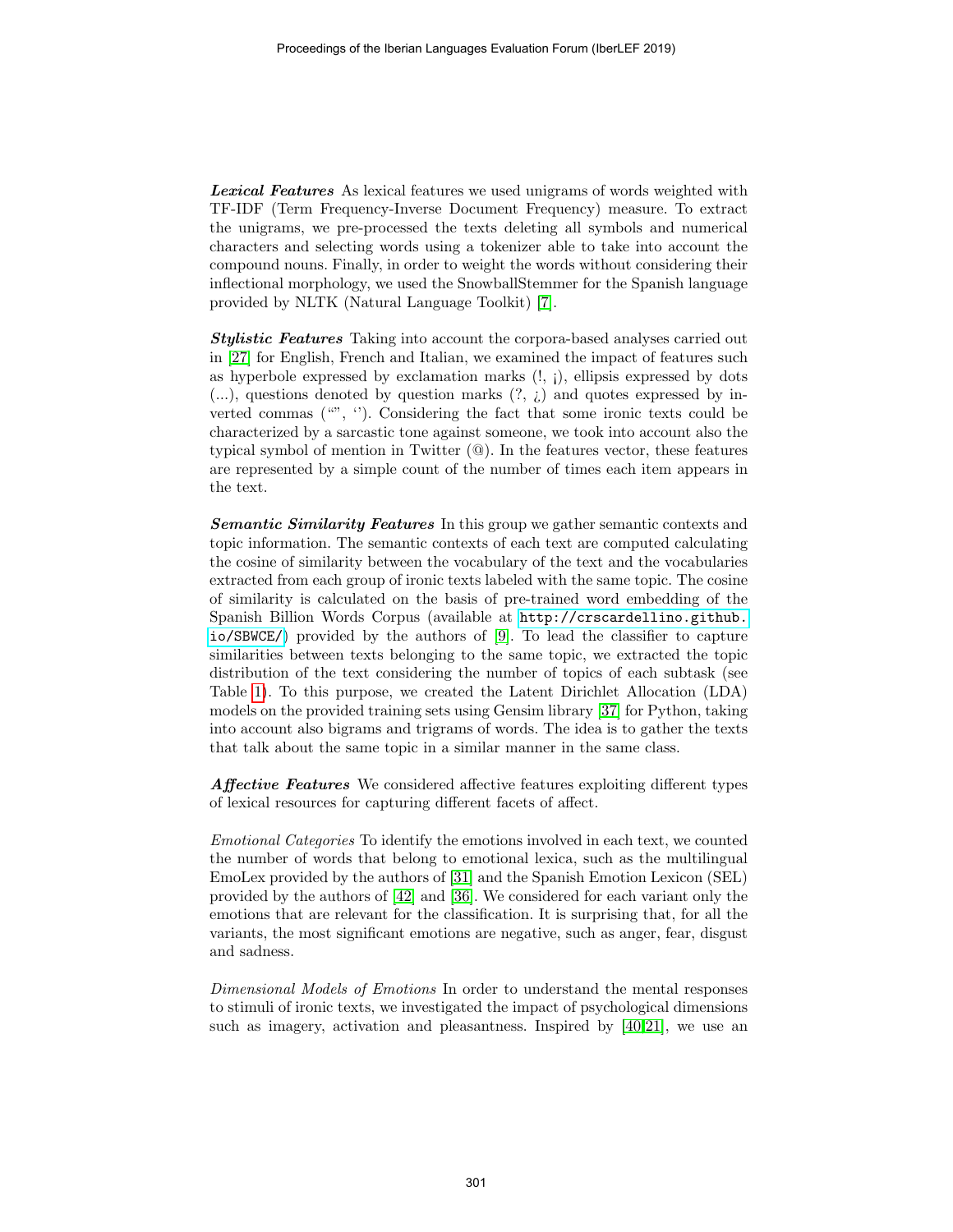automatic translated Spanish version of the Dictionary of Affect in Language (DAL) [\[48\]](#page-12-2). From our analysis the dimensions that turned out useful for the classification in all the three variants are pleasantness and imagery.

Abusive Language Features Inspired by the work of [\[25\]](#page-10-7) and considered the relevance of negative emotions, we analyzed also the impact of abusive language counting the words included in the Spanish lexica of derogatory expressions and profanities created by the authors of [\[17\]](#page-10-14). These lists of words prove to be significant for the classification especially in Mexican and Castilian tweets.

During the experimental phase, we used 5-fold cross validation on the training sets tuning the system on the metric used for the competition: the average of F1-scores of the classes. To study the impact of the described features, we carried out also the ablation feature test and, on the basis of these analyses, we created the models for each variant. The highest F1-scores values obtained with the relevant features are reported in Table [2.](#page-5-0)

|                                     |              |              |              |              |              | Subtask A Subtask B Subtask C Subtask A Subtask B Subtask C |
|-------------------------------------|--------------|--------------|--------------|--------------|--------------|-------------------------------------------------------------|
| <b>Lexical Features</b>             | $\mathbf{V}$ | $\mathbf{V}$ | $\mathbf{V}$ |              |              | $\rm{V}$                                                    |
| <b>Stylistic Features</b>           |              |              |              |              |              |                                                             |
| hyperbole                           | $\mathbf{V}$ | V            | $\mathbf{V}$ |              |              | V                                                           |
| ellipsis                            | $\mathbf{V}$ | $\mathbf{V}$ | $\mathbf{V}$ |              |              | V                                                           |
| question                            | $\mathbf{V}$ | $\mathbf{V}$ | $\mathbf{V}$ |              | $\mathbf{V}$ |                                                             |
| quotation                           | $\mathbf{V}$ | $\mathbf{V}$ | $\mathbf{V}$ |              |              | $\mathbf{V}$                                                |
| mention                             | V            | V            |              |              | $\mathbf{V}$ |                                                             |
| <b>Semantic Similarity Features</b> |              |              |              |              |              |                                                             |
| semantic context                    | $\mathbf{V}$ | $\mathbf{V}$ | $\mathbf{V}$ | $\mathbf{V}$ | $\mathbf{V}$ | $\mathbf{V}$                                                |
| topic information                   | $\mathbf{V}$ | $\mathbf{V}$ | $\mathbf{V}$ |              | $\mathbf{V}$ | $\mathbf{V}$                                                |
| <b>Affective Features</b>           |              |              |              |              |              |                                                             |
| Emotional Categories                |              |              |              |              |              |                                                             |
| anger                               | $\mathbf{V}$ | $\mathbf{V}$ | $\mathbf{V}$ |              | $\mathbf{V}$ |                                                             |
| fear                                | $\mathbf{V}$ | V            | $\mathbf{V}$ | $\mathbf{V}$ |              |                                                             |
| disgust                             | $\mathbf{v}$ | $\mathbf{v}$ | $\mathbf{V}$ | $\mathbf{V}$ |              |                                                             |
| sadness                             | $\mathbf{V}$ | V            | $\mathbf{V}$ |              |              | $\mathbf{V}$                                                |
| Dimensional Models of Emotions      |              |              |              |              |              |                                                             |
| imagery                             | $\mathbf{V}$ | $\mathbf{V}$ | $\mathbf{V}$ | $\mathbf{V}$ | $\mathbf{V}$ |                                                             |
| activation                          | $\mathbf{V}$ | $\mathbf{V}$ | $\mathbf{V}$ |              |              |                                                             |
| pleasantness                        | V            | $\rm{V}$     | V            |              | $\rm{V}$     | $\rm{V}$                                                    |
| <b>Abusive Language Features</b>    |              |              |              |              |              |                                                             |
| derogatory expressions              | $\mathbf{V}$ | $\mathbf{V}$ | $\mathbf{V}$ | $\mathbf{V}$ |              |                                                             |
| profanities                         | $\mathbf{V}$ | $\mathbf{V}$ | $\mathbf{V}$ |              | $\mathbf{V}$ |                                                             |
| F1-scores                           | 45.57        | 47.69        | 50.12        | 54.86        | 55.34        | 52.26                                                       |

<span id="page-5-0"></span>Table 2. Experimental results on training data.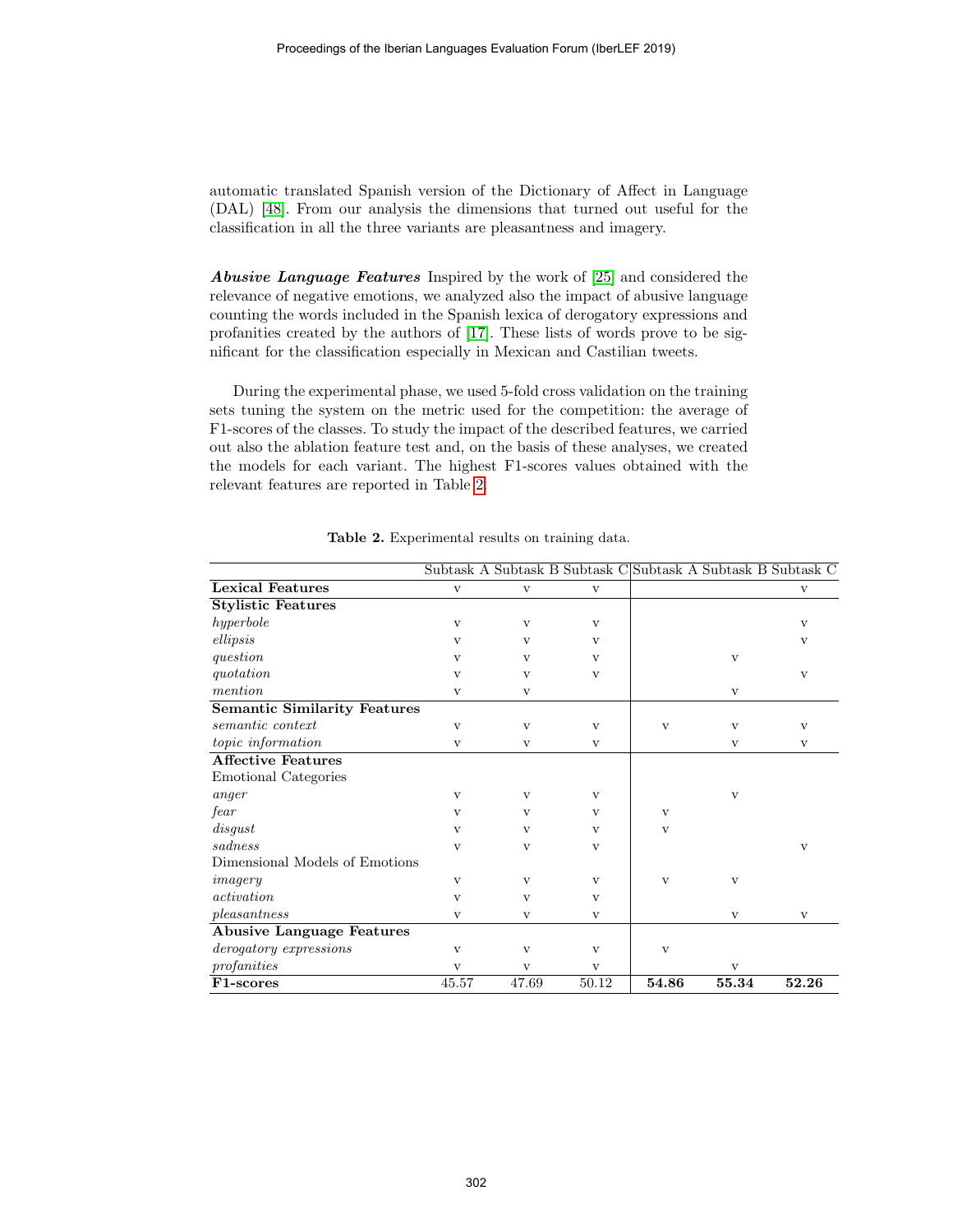# 4 Evaluation and Results

The organizers of IroSvA shared task provided four baselines calculated considering different representation of the texts. They used: n-grams of words (Word nGrams), word embeddings (W2V) and low dimensionality statistical embedding (LDSE) [\[35\]](#page-11-13). They used also the majority voting (Majority) technique as additional baseline.

As evaluation measure for the ranking the average of F1-score (avg) of all three variants is used. In Table [3](#page-6-0) we report the results obtained in the competition compared with the provided baselines.

|                  |       | Subtask A Subtask B Subtask C |       | avg   |
|------------------|-------|-------------------------------|-------|-------|
| <b>Baselines</b> |       |                               |       |       |
| <b>LDSE</b>      | 67.95 | 66.08                         | 63.35 | 65.79 |
| W2V              | 68.23 | 62.71                         | 60.33 | 63.76 |
| Word nGrams      | 66.96 | 61.96                         | 56.84 | 61.92 |
| Majority         | 40.00 | 40.00                         | 40.00 | 40.00 |
| $Our\ approach$  |       |                               |       |       |
| SCoMoDI          | 66.52 | 55.74                         | 63.38 | 61.88 |

<span id="page-6-0"></span>Table 3. Results obtained in the competition

As we can see, only the model built for the Cuban variant (Subtask C) overcomes slightly all the provided baselines, while the other models overcome only the Majority baseline. This difference could be due to the textual genre of news comments which do not contain Twitter mentions (@USER), hashtags or emojis. Another influential factor could be the use of a set of features able to capture characteristics such as unigrams that in general help the text classification.

# 5 Error Analysis and Discussion

Although the different genres of texts, analyzing the misclassified texts, we noticed that in all the three variants of Spanish the irony is expressed similarly. Actually, we individuated various figures of speech involved in the expression of irony. With the proposed models we aimed at capturing some of them by exploiting textual marks, but the error analysis highlights that it was not sufficient.

In particular, we found that hyperbole (examples 1) and ellipsis (examples 2) are expressed more at a semantic level. See, for instance, the following examples from the IroSvA test set where irony was not recognized:

 $(1)$  Felicidades director muy buena tarifa así se hace. Congratulations director it is a very good rate, this is how it should be done.

(2) Cuando yo sea grande quiero ser como los inventores del paquete. When I grow up, I want to be like the inventors of this offer.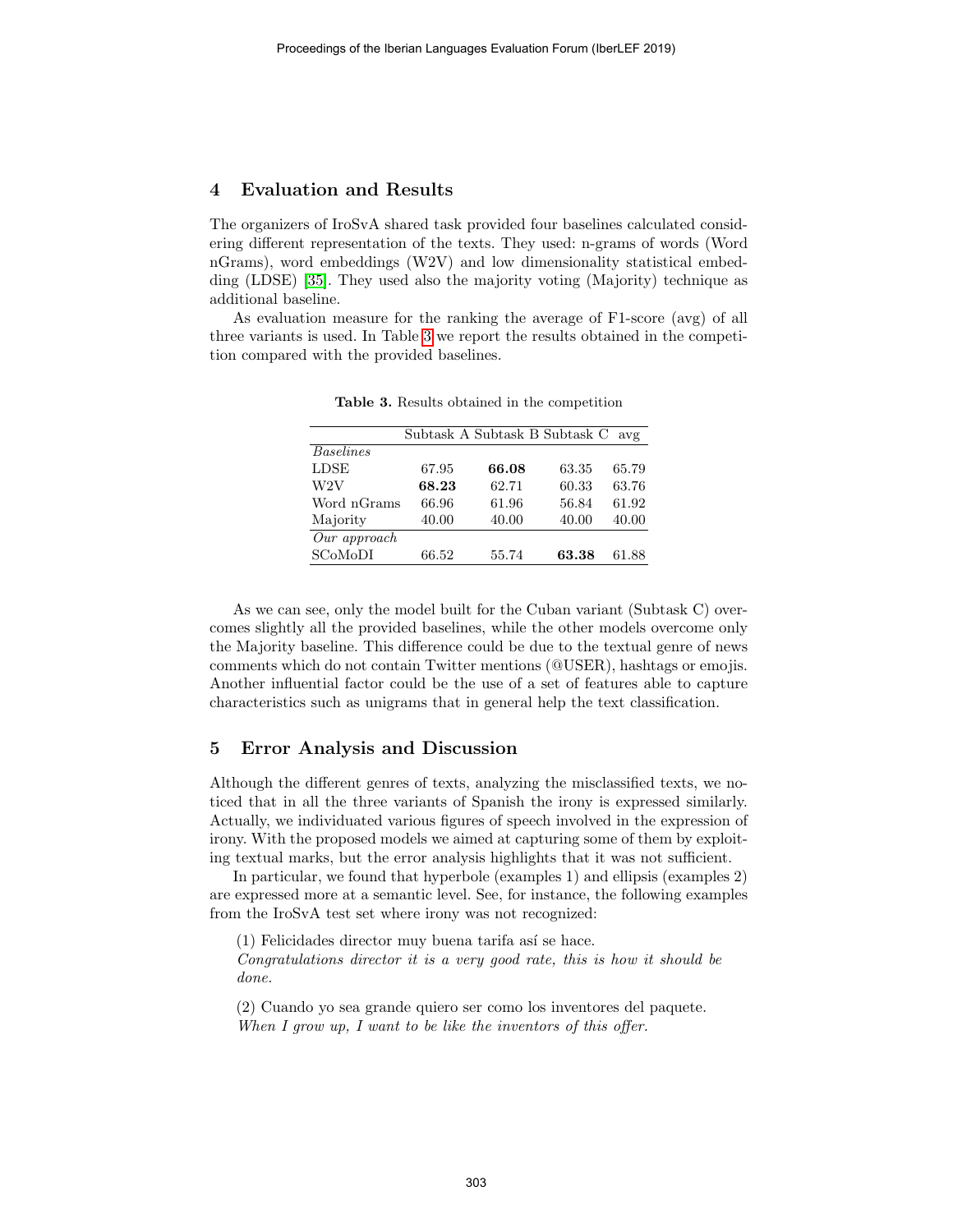As defined in [\[29\]](#page-10-15), hyperbole is expressed by "exaggerated or extravagant terms used for emphasis and not intended to be understood literally". In fact, the example 1 (from Subtask C) is a clear example of hyperbole that aims to exaggerate positively the actions of someone who is doing bad his work. The importance of hyperbole have been already underlined by [\[15\]](#page-9-14) in irony and sarcasm detection.

We found this same phenomenon in the misclassified tweets of Subtask A (example 3) and Subtask B (example 4):

(3) @Maras70 @okdiario Te falta Pisarello, Echenique y nuestro gran concejal de tráfico el señor Grezzi. @Maras70 @okdiario You miss Pisarello, Echenique and our fantastic city councillor of the traffic Mister Grezzi.

(4) El pueblo sabio y bueno salio a expresar su voz @lopezobrador The wise and good people came out to express their voice.

In the example 2 (from Subtask C), the irony is expressed by ellipsis. In [\[29\]](#page-10-15) ellipsis is defined as "omission of a word easily supplied". In this news comment, the author wanted to subtract, on purpose, some words containing information that could complete the meaning of the sentences. This subtraction is possible because of the presence of context that give us some intuition about the real meaning of the message. This same phenomenon is found especially in Subtask B (example 5):

(5) Ser´a que le da clases particulares el @brozoxmiswebs

It is possible that he teaches him private lessons.

Unfortunately, the simple syntactic features that we used especially for Subtask C are not sufficient to capture these more complex puns based on semantic incongruity.

Another common linguistic phenomenon found during the error analysis in Mexican and Cuban variants is the use of apostrophe to stimulate the ironic interpretation of the message. In [\[29\]](#page-10-15) the apostrophe is defined as action of "breaking off a discourse to address some person or personified thing either present or absent", as we can see in the following examples extracted from the misclassified texts in Subtask B (example 6) and C (example 7):

(6) Con todo respeto se˜nor presidente, le solicito atentamente que haga una auditoría al @ColegioNal\_mx cuyos miembros se rayan y donde la mafia de Octavio Paz se ha instalado.

With all due respect, Mr. President, I kindly ask you to do an audit in the @ColegioNal mx whose members benefit and where the mafia of Octavio Paz has settled.

 $(7)$  Y ahora es que usted se entera que la honestidad pasó de moda? And only now you realize that honesty went out of fashion?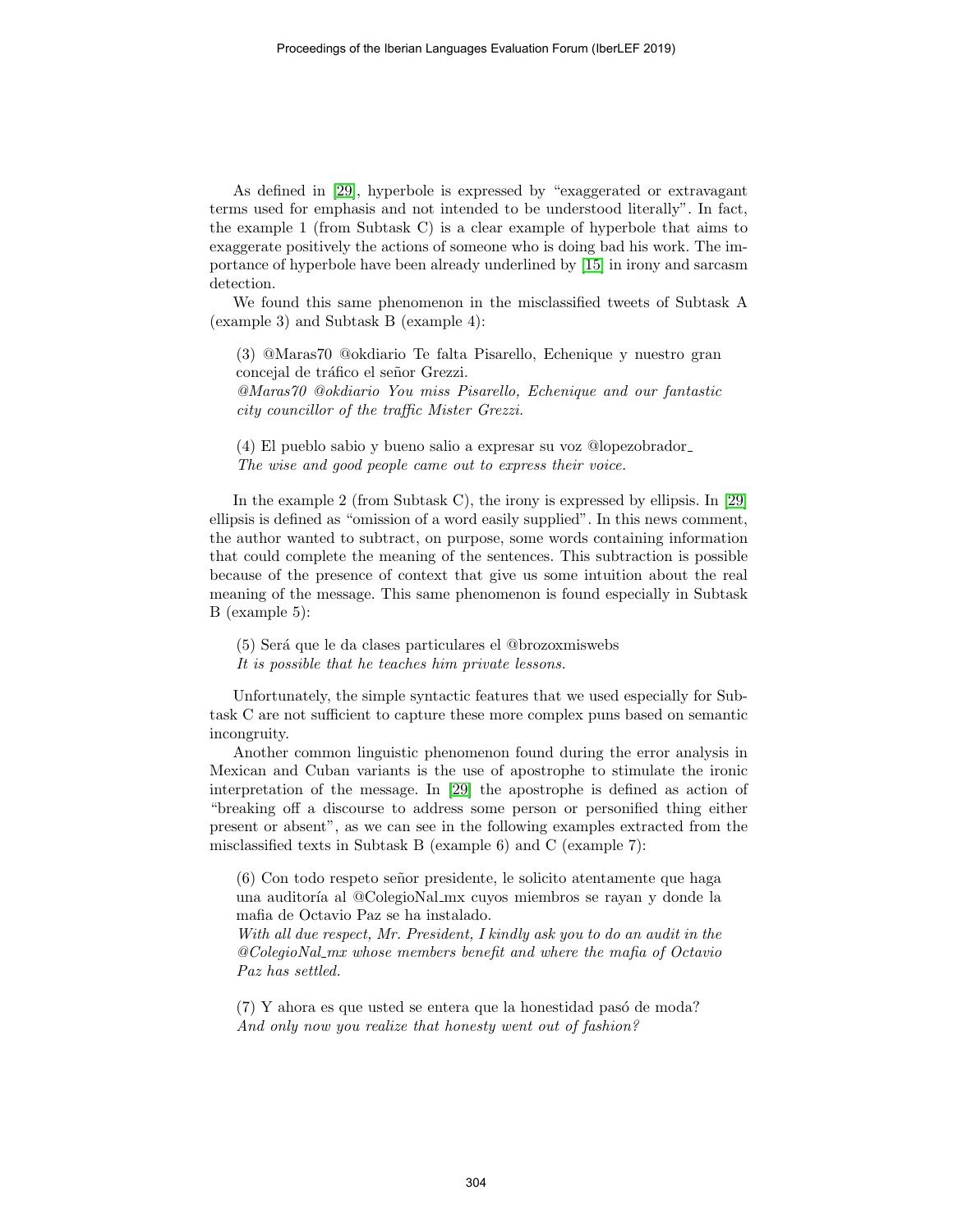Moreover, the rhetorical questions seem to be one of the most used device to express irony in all the variants of Spanish. In [\[29\]](#page-10-15) the rhetorical question is defined as question "which implies an answer but does not give or lead us to expect one". We noticed that although for Subtask B we took into account the presence of question marks, this expedient is not enough to classify correctly irony. Observe the following texts:

(8) Cuando pedir´an perd´on Alemania e Italia a los Valencianos , por mandarnos a la Oltra y Grezzi ? https://t.co/MdFup1pbvu

When Germany and Italy will apologize to Valencians, for sending us Oltra and Grezzi? https://t.co/MdFup1pbvu

(9) Disculpa, sabes si para trabajar en el @Conacyt MX ¿Debo llevar mi curriculum impreso o depilado?

Excuse me, do you know if to work at the @Conacyt MX Should I bring my curriculum printed or shaved?

(10) Otra interrogante, por qu´e nadie fuera de Cuba ha denunciado que los cubanos violamos abiertamente los derechos de los productores de esas programaciones?? O será que el paquete ha venido a ser el primer "embajador" en el restablecimiento de las relaciones??

Another question, why anyone outside of Cuba have not declared that Cubans openly violated the rights of the producers of these programs? Or has the package become the first "ambassador" in the restoration of relations ??

In the examples 8 (from Subtask A), 9 (from Subtask B) and 10 (from Subtask C) we can see that rhetorical questions involve also other figures of speech such as apostrophe (example 8 and 9) and metaphor (example 9 and 10) which fill the messages with various allusions, making its interpretation more difficult.

These observations suggest that there are some analogies on how Spanish speakers prefer to express irony. Moreover, some of these features have been already explored also in English, French and Italian ironic tweets [\[27\]](#page-10-12). Therefore, it seems that such kind of puns are in general characterizing the expressions of irony independently from the language and genre of the text.

### 6 Conclusions

In this paper we describe our participation at IroSvA shared task presenting an initial study on irony detection in the Spanish language. In fact, on the basis of the previous works in other languages, we analyzed the impact of various features on the classification of Spanish ironic and non-ironic texts. Moreover, the carried out analyses highlight some analogies and slight differences on the way users express irony in the three proposed variants. We observed that Spanish irony seems to be characterized by specific puns and especially by negative emotions. However, only Mexican and Castilian ironic tweets seem contain abusive language.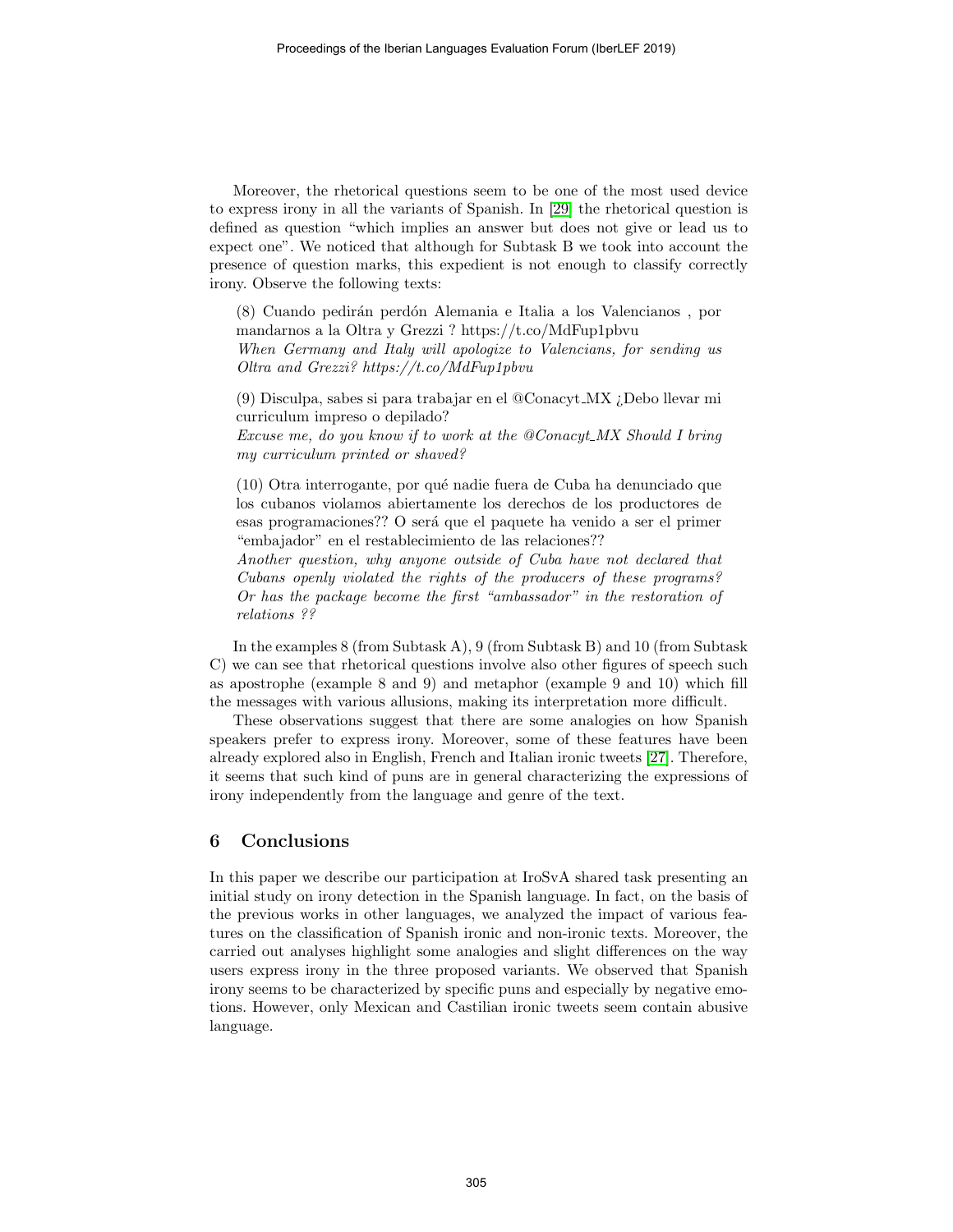As future work, we planned to examine deeply the role that the topic and the context play in Spanish irony detection, proposing a comparison with a topic-independent approach. Moreover, considering our intuition about the use of similar figures of speech to express irony in different languages, we would like to compare multilingual data exploring their real impact in irony detection.

# References

- 1. Attardo, S.: Irony as relevant inappropriateness. Journal of pragmatics 32(6), 793– 826 (2000)
- <span id="page-9-11"></span>2. Bamman, D., Smith, N.A.: Contextualized sarcasm detection on twitter. In: Ninth International AAAI Conference on Web and Social Media (2015)
- <span id="page-9-2"></span>3. Barbieri, F., Basile, V., Croce, D., Nissim, M., Novielli, N., Patti, V.: Overview of the evalita 2016 sentiment polarity classification task. In: Proceedings of EVALITA 2016 (2016)
- <span id="page-9-10"></span>4. Barbieri, F., Ronzano, F., Saggion, H.: Is this tweet satirical? a computational approach for satire detection in spanish. Procesamiento del Lenguaje Natural 55, 135–142 (2015)
- <span id="page-9-1"></span>5. Basile, V., Bolioli, A., Nissim, M., Patti, V., Rosso, P.: Overview of the evalita 2014 sentiment polarity classification task. In: Proceedings of EVALITA 2014 (2014)
- <span id="page-9-4"></span>6. Benamara, F., Grouin, C., Karoui, J., Moriceau, V., Robba, I.: Analyse d'opinion et langage figuratif dans des tweets: présentation et résultats du défi fouille de textes deft2017. In: Atelier TALN 2017: Défi Fouille de Textes (DEFT 2017) (2017)
- <span id="page-9-12"></span>7. Bird, S., Klein, E., Loper, E.: Natural Language Processing with Python. O'Reilly Media (2009)
- <span id="page-9-6"></span>8. Buschmeier, K., Cimiano, P., Klinger, R.: An impact analysis of features in a classification approach to irony detection in product reviews. In: Proceedings of the 5th Workshop on Computational Approaches to Subjectivity, Sentiment and Social Media Analysis. pp. 42–49 (2014)
- <span id="page-9-13"></span>9. Cardellino, C.: Spanish Billion Words Corpus and Embeddings (March 2016)
- <span id="page-9-8"></span>10. Castro, S., Chiruzzo, L., Ros´a, A.: Overview of the haha task: Humor analysis based on human annotation at ibereval 2018. In: Proceedings of IberEval 2018. vol. 2150. CEUR-WS (2018)
- <span id="page-9-7"></span>11. Cignarella, A.T., Bosco, C., Patti, V., Lai, M.: Application and analysis of a multilayered scheme for irony on the italian twitter corpus twittiro. In: Proceedings of the Eleventh International Conference on Language Resources and Evaluation (LREC-2018) (2018)
- <span id="page-9-3"></span>12. Cignarella, A.T., Frenda, S., Basile, V., Bosco, C., Patti, V., Rosso, P.: Overview of the evalita 2018 task on irony detection in italian tweets (ironita). In: Proceedings of EVALITA 2018. vol. 2263, pp. 1–6. CEUR-WS (2018)
- <span id="page-9-9"></span>13. Del Pilar Salas-Z´arate, M., Paredes-Valverde, M.A., Rodriguez-Garcia, M.A., Valencia-García, R., Alor-Hernández, G.: Automatic detection of satire in twitter: A psycholinguistic-based approach. Knowledge-Based Systems 128, 20–33 (2017)
- <span id="page-9-0"></span>14. Du Marsais, C.C.: Traité des tropes: Pour servir d'introduction a la rhetorique et a la logique. Chez la veuve Gaspard Fritsch (1757)
- <span id="page-9-14"></span>15. Filatova, E.: Irony and sarcasm: Corpus generation and analysis using crowdsourcing. In: Lrec. pp. 392–398. Citeseer (2012)
- <span id="page-9-5"></span>16. Frenda, S.: The role of sarcasm in hate speech: A multilingual perspective. In: Proceedings of Doctoral Symposium at SEPLN 2018. CEUR-WS (2018)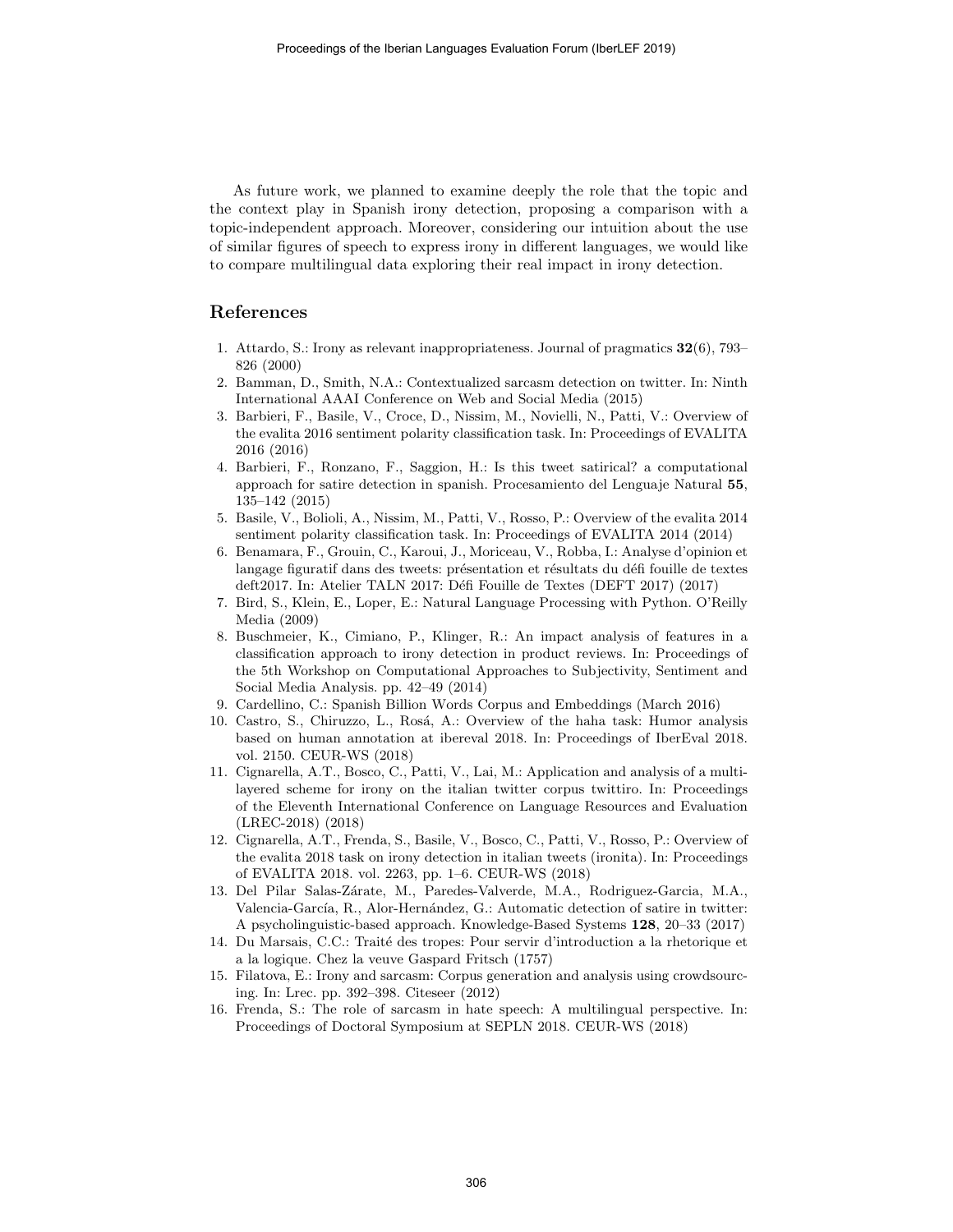- <span id="page-10-14"></span>17. Frenda, S., Somnath, B.: Deep analysis in aggressive mexican tweets. In: Proceedings of IberEval 2018. vol. 2150, pp. 108–113. CEUR-WS (2018)
- <span id="page-10-0"></span>18. Ghosh, A., Li, G., Veale, T., Rosso, P., Shutova, E., Barnden, J., Reyes, A.: Semeval-2015 task 11: Sentiment analysis of figurative language in twitter. In: Proceedings of SemEval 2015. pp. 470–478 (2015)
- <span id="page-10-9"></span>19. González-Ibánez, R., Muresan, S., Wacholder, N.: Identifying sarcasm in twitter: a closer look. In: Proceedings of the 49th Annual Meeting of the Association for Computational Linguistics: Human Language Technologies: Short Papers-Volume 2. pp. 581–586. Association for Computational Linguistics (2011)
- <span id="page-10-10"></span>20. Hao, Y., Veale, T.: An ironic fist in a velvet glove: Creative mis-representation in the construction of ironic similes. Minds and Machines  $20(4)$ , 635–650 (2010)
- <span id="page-10-2"></span>21. Hernández Farías, D.I., Patti, V., Rosso, P.: Irony detection in twitter: The role of affective content. ACM Transactions on Internet Technology (TOIT) 16(3), 19 (2016)
- <span id="page-10-6"></span>22. Jasso, G., Meza, I.: Character and word baselines for irony detection in spanish short texts. Procesamiento del Lenguaje Natural 56, 41–48 (2016)
- <span id="page-10-4"></span>23. Joshi, A., Bhattacharyya, P., Carman, M.J.: Automatic sarcasm detection: A survey. ACM Computing Surveys (CSUR) 50(5) (2017)
- <span id="page-10-11"></span>24. Joshi, A., Sharma, V., Bhattacharyya, P.: Harnessing context incongruity for sarcasm detection. In: Proceedings of the 53rd Annual Meeting of the Association for Computational Linguistics and the 7th International Joint Conference on Natural Language Processing (Volume 2: Short Papers). vol. 2, pp. 757–762 (2015)
- <span id="page-10-7"></span>25. Justo, R., Alcaide, J.M., Torres, M.I., Walker, M.: Detection of sarcasm and nastiness: New resources for spanish language. Cognitive Computation 10(6), 1135–1151 (2018)
- <span id="page-10-3"></span>26. Karoui, J., Benamara, F., Moriceau, V., Aussenac-Gilles, N., Hadrich Belguith, L.: Towards a contextual pragmatic model to detect irony in tweets. In: Proceedings of the 53rd Annual Meeting of the Association for Computational Linguisticsand the 7th International Joint Conference on Natural Language Processing. pp. 644–650. Association for Computational Linguistics (ACL) (2015)
- <span id="page-10-12"></span>27. Karoui, J., Benamara, F., Moriceau, V., Patti, V., Bosco, C., Aussenac-Gilles, N.: Exploring the impact of pragmatic phenomena on irony detection in tweets: A multilingual corpus study. In: Proceedings of the 15th Conference of the European Chapter of the Association for Computational Linguistics. vol. 1, pp. 262–272 (2017)
- <span id="page-10-8"></span>28. Kunneman, F., Liebrecht, C., Van Mulken, M., Van den Bosch, A.: Signaling sarcasm: From hyperbole to hashtag. Information Processing & Management  $51(4)$ , 500–509 (2015)
- <span id="page-10-15"></span>29. Lanham, R.A.: A Hypertext Handlist of Rhetorical Terms: For Macintosh Computers. University of California Press, Berkeley, CA, USA (1996)
- <span id="page-10-5"></span>30. Liebrecht, C., Kunneman, F., van Den Bosch, A.: The perfect solution for detecting sarcasm in tweets# not. In: Proceedings of the 4th Workshop on Computational Approaches to Subjectivity, Sentiment and Social Media Analysis. pp. 29–37. ACL (2013)
- <span id="page-10-13"></span>31. Mohammad, S.M., Turney, P.D.: Crowdsourcing a word–emotion association lexicon. Computational Intelligence 29(3), 436–465 (2013)
- <span id="page-10-1"></span>32. Ortega-Bueno, R., Rangel, F., Hernández Farías, D.I., Rosso, P., Montes-y-Gómez, M., Medina, J.E.: Overview of the task on irony detection in spanish variants. In: Proceedings of the Iberian Languages Evaluation Forum (IberLEF 2019), colocated with 34th Conference of the Spanish Society for Natural Language Processing (SEPLN 2019). CEUR-WS.org (2019)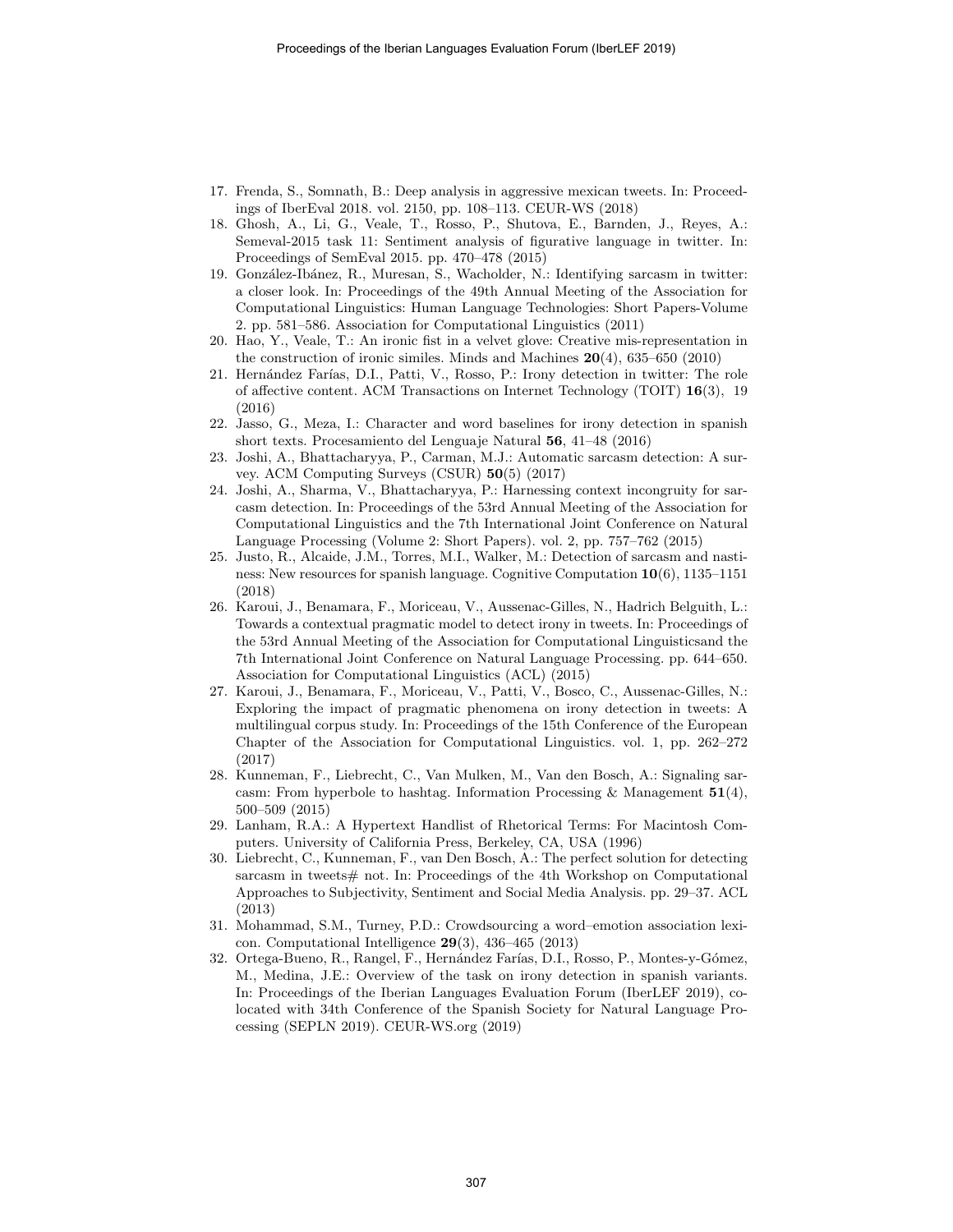- <span id="page-11-3"></span>33. Pamungkas, E.W., Patti, V.: #NonDicevoSulSerio at SemEval-2018 task 3: Exploiting emojis and affective content for irony detection in English tweets. In: Proceedings of The 12th International Workshop on Semantic Evaluation. pp. 649–654. Association for Computational Linguistics (2018)
- <span id="page-11-8"></span>34. Pedregosa, F., Varoquaux, G., Gramfort, A., Michel, V., Thirion, B., Grisel, O., Blondel, M., Prettenhofer, P., Weiss, R., Dubourg, V., Vanderplas, J., Passos, A., Cournapeau, D., Brucher, M., Perrot, M., Duchesnay, E.: Scikit-learn: Machine learning in Python. Journal of Machine Learning Research 12, 2825–2830 (2011)
- <span id="page-11-13"></span>35. Rangel, F., Rosso, P., Franco-Salvador, M.: A low dimensionality representation for language variety identification. In: 17th International Conference on Intelligent Text Processing and Computational Linguistics, CICLing'16. Springer-Verlag, LNCS(9624), pp. 156-169 (2018)
- <span id="page-11-11"></span>36. Rangel, I.D., Guerra, S.S., Sidorov, G.: Creación y evaluación de un diccionario marcado con emociones y ponderado para el español. Onomázein: Revista de lingüística, filología y traducción de la Pontificia Universidad Católica de Chile 29, 31–46 (2014)
- <span id="page-11-9"></span>37. Rehůřek, R., Sojka, P.: Software Framework for Topic Modelling with Large Corpora. In: Proceedings of the LREC 2010 Workshop on New Challenges for NLP Frameworks. pp. 45–50. ELRA, Valletta, Malta (May 2010)
- <span id="page-11-5"></span>38. Reyes, A., Rosso, P.: Making objective decisions from subjective data: Detecting irony in customer reviews. Decision support systems 53(4), 754–760 (2012)
- <span id="page-11-6"></span>39. Reyes, A., Rosso, P., Buscaldi, D.: From humor recognition to irony detection: The figurative language of social media. Data & Knowledge Engineering 74,  $1-12$ (2012)
- <span id="page-11-12"></span>40. Reyes, A., Rosso, P., Veale, T.: A multidimensional approach for detecting irony in twitter. Language resources and evaluation  $47(1)$ ,  $239-268$  (2013)
- <span id="page-11-7"></span>41. Riloff, E., Qadir, A., Surve, P., De Silva, L., Gilbert, N., Huang, R.: Sarcasm as contrast between a positive sentiment and negative situation. In: Proceedings of the 2013 Conference on Empirical Methods in Natural Language Processing. pp. 704–714 (2013)
- <span id="page-11-10"></span>42. Sidorov, G., Miranda-Jiménez, S., Viveros-Jiménez, F., Gelbukh, A., Castro-Sánchez, N., Velásquez, F., Dıaz-Rangel, I., Suárez-Guerra, S., Trevino, A., Gordon, J.: Empirical study of opinion mining in Spanish tweets. MICAI 2012. LNCS 7629, 1–14 (2012)
- <span id="page-11-2"></span>43. Sulis, E., Hernández Farías, D.I., Rosso, P., Patti, V., Ruffo, G.: Figurative messages and affect in Twitter: Differences between #irony, #sarcasm and #not. Knowledge-Based Systems 108, 132–143 (2016)
- 44. Utsumi, A.: A unified theory of irony and its computational formalization. In: Proceedings of the 16th conference on Computational linguistics. vol. 2, pp. 962– 967. Association for Computational Linguistics (1996)
- <span id="page-11-0"></span>45. Van Hee, C., Lefever, E., Hoste, V.: Semeval-2018 task 3: Irony detection in english tweets. In: Proceedings of The 12th International Workshop on Semantic Evaluation. pp. 39–50 (2018)
- <span id="page-11-1"></span>46. Wallace, B.C.: Computational irony: A survey and new perspectives. Artificial Intelligence Review 43(4), 467–483 (2015)
- <span id="page-11-4"></span>47. Wallace, B.C., Charniak, E., et al.: Sparse, contextually informed models for irony detection: Exploiting user communities, entities and sentiment. In: Proceedings of the 53rd Annual Meeting of the Association for Computational Linguistics and the 7th International Joint Conference on Natural Language Processing (Volume 1: Long Papers). vol. 1, pp. 1035–1044 (2015)